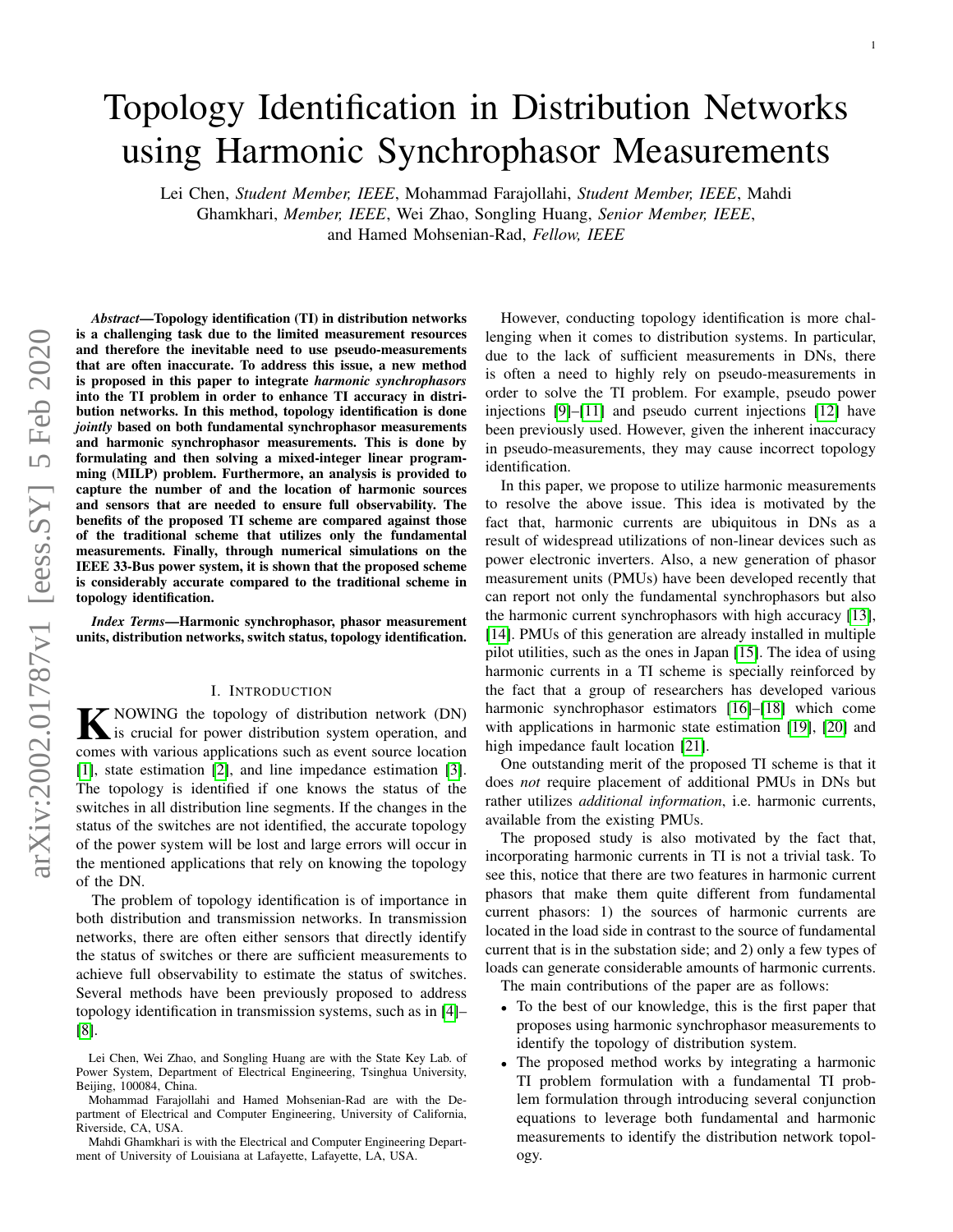

<span id="page-1-0"></span>Fig. 1. An illustration of harmonic current flow in radial DNs. The branch  $(q,$  $q+1$ ) is normally open, and other branches are normally closed. The harmonic current path is shown by a red arrow line, i.e., from node n to the substation.

- The problem is originally formulated in form of a nonlinear mixed integer program. Several linearization steps are developed to convert the problem into a tractable mixed integer linear program (MILP).
- more than that of the traditional seneme which as<br>measurements of the fundamental currents. • Through computer simulations, it is shown that the accuracy of the proposed TI scheme is at least  $10\%$ more than that of the traditional scheme which uses only
- *I*s, *I*s, *I*s, *I*s, *I*s, *I*s, *I*s, *I*s, *I*s, *I*s, *Is*, *Is*, *Is*, *Is*, *Is*, *Is*, *Is*, *Is*, *Is*, *Is*, *Is*, *Is*, *Is*, *Is*, *Is*, *Is*, *Is*, *Is*, *Is*, *Is*, *Is*, *Is*, *Is*, *Is*, *Is*, *Is*, *Is*, • An analysis is provided that specifies the number of and the location of the harmonic resources and PMUs that are

*I*s,q+1 *I*s,q *I*s,m+3 *I*s,m+2 *I*s,m+1*I*s,m *I*s,n+4 *I*s,n+3 This paper gives focus to the study of TI in radial networks, as DNs are mostly with radial topology [\[12\]](#page-7-7).

# <span id="page-1-3"></span>II. HARMONIC CURRENTS IN RADIAL NETWORKS

monic resonance may occur only when the resonant frequency<br>esimethes with a homonic frequency, which may homon a *mannome* current source and a snunt admittance  $[22]$ . We assume that there exist no harmonic resonance in the DN under study. This assumption is justified by the fact that, har-*I*s, *I*<sup>S</sup>, *I*<sup>S</sup>, *I*<sup>S</sup>, *I*<sup>S</sup>, *I*<sup>S</sup>, *I*<sup>S</sup>, *I*<sup>S</sup>, *I*<sup>S</sup>, *I*<sup>S</sup>, *I*<sup>S</sup>, *I*<sup>S</sup>, *I*<sup>S</sup>, *I*<sup>S</sup>, *I*<sup>S</sup>, *I*<sup>S</sup>, *I*<sup>S</sup>, *I*<sup>S</sup>, *I*<sup>S</sup>, *I*<sup>S</sup>, *I*<sup>S</sup>, *I*<sup>S</sup>, *I*<sup>S</sup>, *I*<sup>S</sup>, *I*<sup>S</sup>, *I*<sup>S</sup>, *I*<sup>S</sup>, *I*<sup>S</sup>, result, almost all of the harmonic source current is injected According to the Norton Theorem and concerning the harmonic currents, the nonlinear loads can be modeled by a harmonic current source and a shunt admittance [\[22\]](#page-7-16). We coincides with a harmonic frequency, which may happen only rarely. Besides, there exist mature techniques to damp harmonic resonance [\[23\]](#page-7-17). Under the said assumption, the load impedance of the substation, see [\[22\]](#page-7-16) for more details. As a into the substation and the harmonic current injected to the load can be neglected.

sponding equivalent impedance network is as shown in Fig. Consider the power distribution system in Fig. [1.](#page-1-0) Its corre-[2.](#page-1-1) The harmonic current injection to the substation can be calculated as follows:

<span id="page-1-2"></span>
$$
I_{sub} = \frac{\frac{1}{Z_{sub}}}{\sum_{n=1}^{m} \frac{1}{Z_n} + \frac{1}{Z_{sub}}} I_s = \frac{1}{\sum_{n=1}^{m} \frac{Z_{sub}}{Z_n} + 1} I_s \approx I_s, (1)
$$

1 2 3 4 5 6**...** *n n*+1 *n*+2 is flowing from the node with the harmonic source to the From [\(1\)](#page-1-2), we see that almost all of the harmonic currents substation. For example, the red line in Fig. [1](#page-1-0) is a harmonic coming from node  $n$  are being injected into the substation. Accordingly, for every harmonic source we can define the *harmonic current path* as the path of harmonic current which current path corresponding to the harmonic source at node  $n$ .



<span id="page-1-1"></span>Fig. 2. Equivalent impedance network of the DN in Fig. [1.](#page-1-0)  $Z_{sub}$  is the equivalent impedance of the substation.  $Z_n$  is the impedance of the load at node n.

In a radial DN, there is only one harmonic current path for each harmonic source, but a branch of the DN can correspond to several harmonic current paths. Thus, the harmonic currents of the branches falling on at least one harmonic current path can be the *combination* of several harmonic sources. For instance, if there are two harmonic sources with currents of 1 A and 2 A, then the possible combinations of the harmonic sources, i.e. the possible harmonic currents of the branches falling on at least one harmonic current path, could be 1 A, 2 A, and 3 A.

To identify the status of a branch as closed, it suffices to show that the branch falls on at least one harmonic current path. Nevertheless, the status of a branch cannot be identified as either closed or open if the branch carries no harmonic current. Rather, to identify the status of a branch as open one needs to detect a loop, in which only the single branch of interest does not fall on any harmonic current path. In that case, the switch on the branch of interest must be open.

The above methodology in identifying open switches is based on the fact that, in a DN with radial topology, at least one branch must be open in every loop of branches. For example, in the power system of Fig. [1](#page-1-0) which includes only one loop the branch  $(q, q + 1)$  must be open if there is a harmonic current on every branch except on the branch  $(q, q + 1)$ .

In summary, carrying no harmonic current is a necessary but not sufficient condition for a branch to be identified as open. The status of a switch with no harmonic current can be identified as open only by detecting a loop with the said conditions.

# III. TOPOLOGY IDENTIFICATION IN A NONLINEAR OPTIMIZATION FRAMEWORK

In this section, a TI scheme is proposed that utilizes both the fundamental and harmonic current measurements in DNs. The proposed TI scheme is formulated as a nonlinear optimization problem.

#### <span id="page-1-5"></span>*A. Partial Topology Identification using Harmonic Currents*

In general, dedicated meters are installed in DNs to monitor the harmonic current injections of large nonlinear loads such as large DGs. On this account, we assume that the harmonic current measurements are available for topology identification. Let  $I_i^h$  denote the current of the  $h^{\text{th}}$  harmonic component associated with the harmonic source located at node  $i$ . According to the Kirchhoff's Current Law (KCL) we have:

<span id="page-1-4"></span>
$$
\sum_{j \in \mathcal{N}_i} I^h_{(i,j)} = I^h_i \quad \forall k \in \mathcal{K},\tag{2}
$$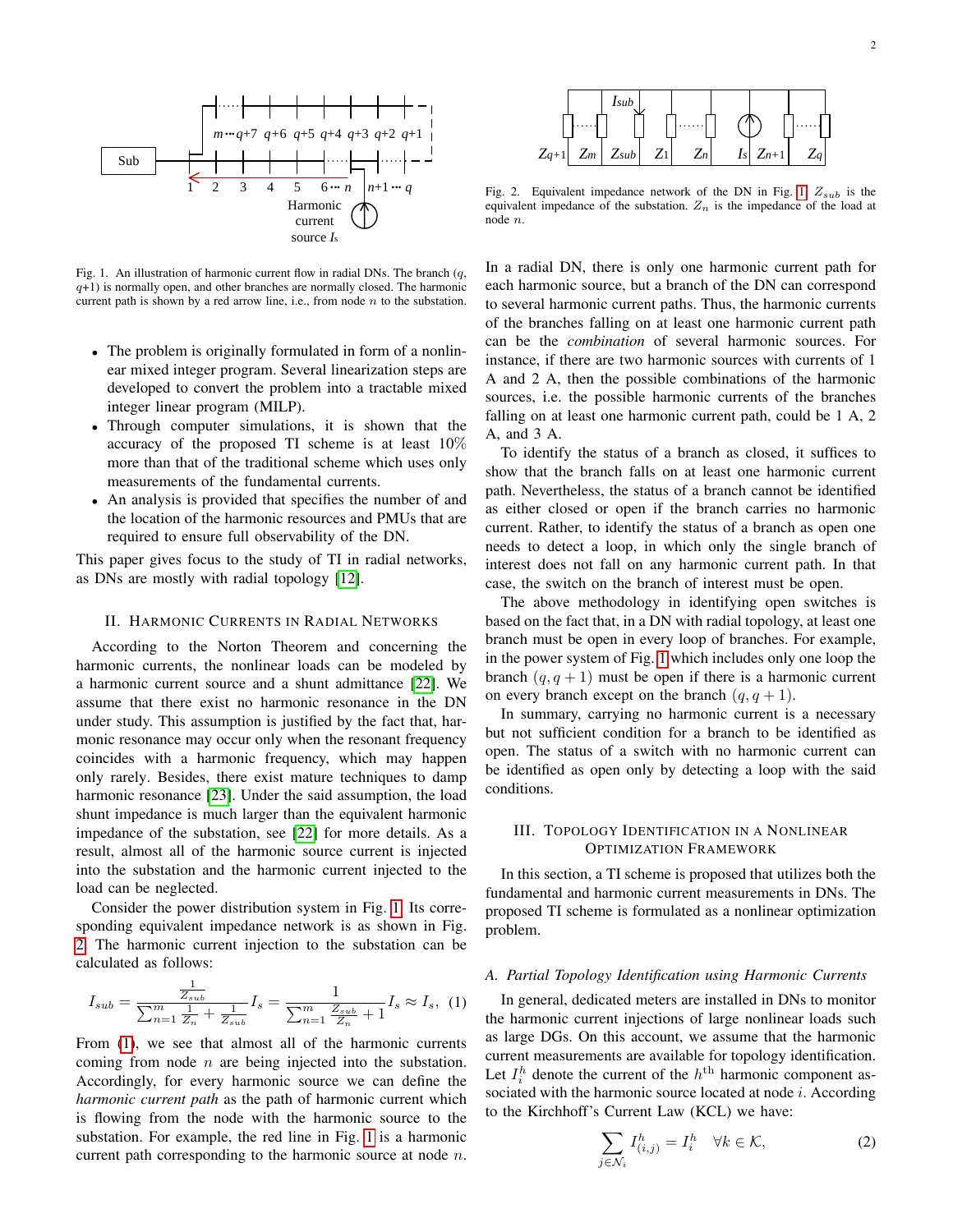where  $I_{(k,j)}^h$  is the  $h^{\text{th}}$  harmonic current on branch  $(k,j)$ ; K is the set of nodes containing harmonic sources; and  $\mathcal{N}_k$  is the set of nodes connected to the node  $k$ . For the nodes with no harmonic source, we have:

<span id="page-2-3"></span>
$$
\sum_{j \in \mathcal{N}_i} I_{(i,j)}^h = 0 \quad \forall i \in \mathcal{N}, i \notin \mathcal{K},
$$
 (3)

where  $N$  is the set of all nodes in the DN.

As was discussed in Section [II,](#page-1-3) detecting the paths of harmonic currents is vital in identifying the status of the switches in the DN. To this end, one needs to examine whether or not a branch carries a harmonic current. This can be done by looking into the numerical value of  $I_{(i,j)}^h$ . More precisely, if  $I_{(i,j)}^h$  is larger than the magnitude of the smallest-magnitude combination of all existing harmonic sources in the DN, i.e. the parameter  $z$ , then the branch must be on a harmonic current path. To simplify the analysis, we make two adjustments. First, instead of assessing the magnitude of harmonic current  $I^h_{(i,j)}$  we choose to assess the absolute values of the real and imaginary parts of the harmonic current  $I_{(i,j)}^h$ . Second, instead of using the parameter  $z$  in the comparisons, we use a threshold parameter  $c$  that is less than the parameter  $z$ . To this end, we first obtain the absolute values of the real and imaginary parts of the harmonic current  $I_{(i,j)}^h$  as follows:

<span id="page-2-1"></span>
$$
\text{Re}\{I_{(i,j)}^h\} = 2q_{(i,j)}^{h,r}X_{(i,j)}^{h,r} - X_{(i,j)}^{h,r} \quad \forall (i,j) \in \mathcal{B}
$$
 (4)

<span id="page-2-2"></span>Im
$$
\{I_{(i,j)}^h\}
$$
 =  $2q_{(i,j)}^{h,i}X_{(i,j)}^{h,i} - X_{(i,j)}^{h,i} \quad \forall (i,j) \in \mathcal{B}$  (5)

$$
X_{(i,j)}^{h,r} \ge 0; \ X_{(i,j)}^{h,i} \ge 0 \qquad \forall (i,j) \in \mathcal{B}, \quad (6)
$$

where B is the set of all branches;  $q_{ij}^{h,r}$  $\binom{h,r}{(i,j)}$  and  $q_{(i,j)}^{h,i}$  $\binom{n, i}{(i, j)}$  are binary variables; and  $X_{(i,j)}^{h,r}$  $\chi_{(i,j)}^{h,r}$  and  $X_{(i,j)}^{h,i}$  $\binom{n,i}{(i,j)}$  are non-negative variables. If the real or imaginary part of  $I_{(i,j)}^h$  is positive, then  $q_{(i,j)}^{h,r}$  $\frac{n,r}{(i,j)}$  or  $q_{(i,j)}^{h,i}$  must be 1 and  $X_{(i,j)}^{h,r}$  $\sum_{(i,j)}^{h,r}$  or  $X_{(i,j)}^{h,i}$  must be equal to the real or imaginary part of  $I^h_{(i,j)}$ , respectively. If the real or imaginary part of  $I_{(i,j)}^h$  is negative, then  $q^{h,r}$  or  $q^{h,i}$  must be 0 and  $X_{(i,j)}^{h,r}$  $(i,j)$ or  $X_{(i,j)}^{h,i}$  must be equal to the absolute value of the real or imaginary part of  $I_{(i,j)}^h$ , respectively. All in all, we see that the absolute values of the real and imaginary parts of  $I^h_{(i,j)}$ are  $X^{h,r}_{(i,j)}$  $\chi_{(i,j)}^{h,r}$  and  $X_{(i,j)}^{h,i}$  $\binom{n, i}{(i, j)}$ , respectively.

Next, we compare the summation of the variables  $X_{i,j}^{h,r}$  $(i,j)$ and  $X_{(i)}^{h,i}$  $\binom{n,i}{i,j}$  against the threshold c to see whether or not the branch  $(i, j)$  falls on any harmonic current path. The harmonic current flowing through a branch may be the combination of several harmonic sources at different nodes of the DN. If the branch  $(i, j)$  is not on any harmonic current path, then we must have  $X_{(i,j)}^{h,r} + X_{(i,j)}^{h,i} \le c$ . In contrast, if the branch  $(i, j)$  is on a harmonic current path, we must have  $X_{(i,j)}^{h,r} + X_{(i,j)}^{h,i} \ge c$ . The comparison between  $X_{(i,j)}^{h,r} + X_{(i,j)}^{h,i}$  $\binom{n, i}{i, j}$  and the threshold parameter  $c$  can be mathematically formulated by the following constraint:

$$
(1 - b^{h}_{(i,j)})[(X^{h,r}_{(i,j)} + X^{h,i}_{(i,j)}) - c] + b^{h}_{(i,j)}[c - (X^{h,r}_{(i,j)} + X^{h,i}_{(i,j)})] \leq 0 \quad \forall (i,j) \in \mathcal{B}, \quad (7)
$$

where  $b_{(i,j)}^h$  is a binary variable. From [\(7\)](#page-2-0), the numerical values of 0 and 1 for the binary variable  $b_{(i,j)}^h$  translate to the inequalities of  $X_{(i,j)}^{h,r} + X_{(i,j)}^{h,i} \le c$  and  $X_{(i,j)}^{h,r} + X_{(i,j)}^{h,i} \ge c$ , respectively. Consequently, numerical values of  $b_{(i,j)}^h = 0$  and  $b_{(i,j)}^h = 1$  correspond to the branch  $(i, j)$  not being on any harmonic current path and being on at least one harmonic current path, respectively.

From the discussion in section [II,](#page-1-3) we know that a numerical value of 1 for the binary variable  $b_{(i,j)}^h$  testifies the in-service status of the branch  $(i, j)$ , but a numerical of 0 for the binary variable  $b_{(i,j)}^h$  doesn't indicate the in-service or out-of-service status for the branch. As a result, additional information is needed to determine the status of all the branches. This can be done by looking into the fundamental currents measurements.

# *B. Topology Identification using Fundamental Currents*

According to the KCL we have:

<span id="page-2-4"></span>
$$
\sum_{j \in N_i} I_{(i,j)} = I_i \quad \forall i \in \mathcal{N},\tag{8}
$$

where  $I_{(i,j)}$  is the fundamental current on branch  $(i,j)$ ; and  $I_i$  is the fundamental current injection into the node  $i$ , which can be obtained from the pseudo-measurements, i.e., the measurements estimated from the seasonal load curves. The status of the branch  $(i, j)$  can be modeled by the following constraint:

<span id="page-2-6"></span>
$$
-Ms_{(i,j)} \le I_{(i,j)} \le Ms_{(i,j)} \quad \forall (i,j) \in \mathcal{B}.\tag{9}
$$

where M is a large number selected arbitrarily and  $s_{(i,j)}$  is a binary variable. A numerical value of 1 for the binary variable  $s_{(i,j)}$  corresponds to the in-service status for the branch  $(i,j)$ and requires the fundamental current  $I_{(i,j)}$  to be within the interval of  $[-M, M]$ . In contrast, a numerical value of 0 for the binary variable  $s_{(i,j)}$  corresponds to the out-of-service status for the branch  $(i, j)$  and requires the fundamental current  $I_{(i,j)}$ to be 0.

# *C. Topology Identification using Fundamental and Harmonic Currents*

So far, we have explained how measurements of fundamental and harmonic currents can be used to derive the status of the switches. However, to integrate both fundamental and harmonic into on TI problem, we need to derive the relationships between the binary variables  $b_{(i,j)}^h$  and  $s_{(i,j)}$ .  $b_{(i,j)}^h = 1$  indicates that the switch is closed which enforces  $s_{(i,j)} = 1$ . Also,  $s^{(i,j)} = 0$  indicates that the switch is open which enforces  $b_{(i,j)}^h = 0$ . Finally, when  $b_{(i,j)}^h$  is 0 the corresponding switch can be open or closed and accordingly  $s(i,j)$  can be 0 or 1. These relationships between the binary variables  $b_{(i,j)}^h$  and  $s_{(i,j)}$  can be modeled by the following constraint:

<span id="page-2-5"></span>
$$
b_{(i,j)}^h \le s_{(i,j)} \quad \forall (i,j) \in \mathcal{B}.\tag{10}
$$

<span id="page-2-0"></span>Besides the relationships between the fundamental and harmonic switch binary variables, there is a further relationship between the fundamental switch binary variables which should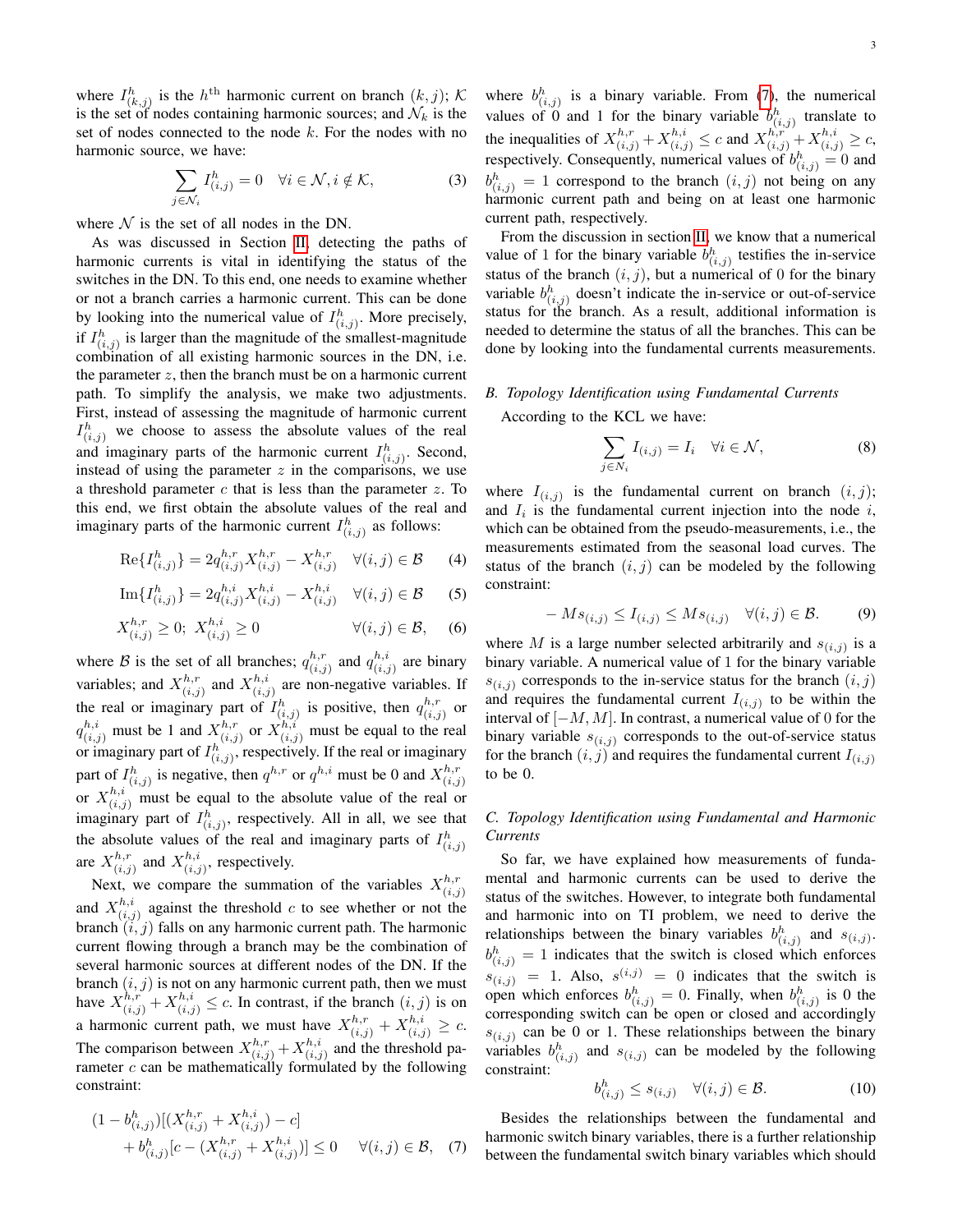be taken into account. The following equation establishes another relationship between the binary variables  $s_{(i,j)}$ , using the fact that in every loop of a radial network at least one switch must be open:

<span id="page-3-0"></span>
$$
\sum_{(i,j)\in\mathcal{L}} s_{(i,j)} \le N_l - 1 \quad \forall \mathcal{L} \in \mathcal{P},\tag{11}
$$

where  $\mathcal L$  is the set of all branches in an arbitrary loop of the DN;  $P$  is the set of all the possible loops in the DN, which can be formed using the algorithm provided in [\[24\]](#page-7-18); and  $N_l$  is the number of branches in the loop  $\mathcal{L}$ . For [\(11\)](#page-3-0), we notice that if in a loop  $\mathcal L$  of the radial network  $N_l - 1$  switches turn out to be closed from the harmonic currents analysis, the binary variables  $s_{(i,j)}$  for all these  $N_l - 1$  switches are enforced to be 1. Then the binary variable  $s_{(i,j)}$  for the last remaining switch of the loop  $\mathcal L$  must be 0, which requires the last switch to be open. Therefore, [\(11\)](#page-3-0) addresses the said condition at the end of section [II](#page-1-3) to identify the status of the switch with no harmonic current.

Finally, there is another relationship between all the binary variables  $s_{(i,j)}$  which ensures the radial configuration of the DN [\[11\]](#page-7-6):

<span id="page-3-1"></span>
$$
\sum_{(i,j)\in\mathcal{B}} s_{(i,j)} = N - 1,\tag{12}
$$

where  $N$  is the total number of nodes in the DN.

Let  $I_{(i,i)}^{h,m}$  $\binom{h,m}{(i,j)}$  and  $I^m_{(i,j)}$  denote the measurements of harmonic and fundamental currents, respectively, collected by PMUs. The following optimization problem minimizes the error in the estimation of harmonic and fundamental currents in the DN [\[9\]](#page-7-5):

<span id="page-3-2"></span>
$$
\begin{aligned}\n\mathbf{Min} \sum_{(i,j)\in\mathcal{M}} \frac{|I_{(i,j)}^h - I_{(i,j)}^{h,m}|}{|I_{(i,j)}^{h,m}|} + \frac{|I_{(i,j)} - I_{(i,j)}^m|}{|I_{(i,j)}^m|} \\
\mathbf{s.t.} \quad \text{Eqs (2)} \sim (12),\n\end{aligned} \tag{13}
$$

where  $M$  is the set of all branches equipped with PMUs. It should be noted that, in problem [\(13\)](#page-3-2), we minimize the *normalized* values of the errors. If the accuracy is not the same for the fundamental and harmonic measurements, then we may include some coefficients in the objective function in [\(13\)](#page-3-2) to further adjust normalization.

# IV. TOPOLOGY IDENTIFICATION IN A LINEAR OPTIMIZATION FRAMEWORK

The proposed TI scheme formulated in [\(13\)](#page-3-2) is a mixed integer nonlinear programming (MINLP) problem, while no algorithm is yet developed to guarantee to solve this problem. Thus, in this section we take several steps to reformulate the problem in [\(13\)](#page-3-2) to a solvable MILP format.

#### *A. Tackling the Non-Linearity in the Constraints*

In problem  $(13)$ , the constraints  $(4)$ ,  $(5)$ , and  $(7)$  include non-linear terms. All the non-linear terms are formed by the product of a binary variable and a continuous variable. The non-linear constraint [\(4\)](#page-2-1) in problem [\(13\)](#page-3-2) can be replaced with the following linear constraints:

<span id="page-3-3"></span>
$$
\text{Re}\{I_{(i,j)}^h\} = 2W_{(i,j)}^{h,r} - X_{(i,j)}^{h,r} \quad \forall (i,j) \in \mathcal{B}
$$
 (14)

$$
-M q_{(i,j)}^{h,r} \le W_{(i,j)}^{h,r} \le M q_{(i,j)}^{h,r} \quad \forall (i,j) \in \mathcal{B}
$$
 (15)

$$
-M(1-q_{(i,j)}^{h,r}) \le W_{(i,j)}^{h,r} - X_{(i,j)}^{h,r} \le M(1-q_{(i,j)}^{h,r}) \quad \forall (i,j) \in \mathcal{B},
$$
\n(16)

where  $W_{(i,i)}^{h,r}$  $\begin{bmatrix} n,r \\ (i,j) \end{bmatrix}$  is a new continuous optimization variable. A similar approach can be taken to replace the non-linear constraints [\(5\)](#page-2-2) and [\(7\)](#page-2-0) with linear ones. As a result, the constraint [\(5\)](#page-2-2) can be replaced by the following constraints:

Im
$$
\{I_{(i,j)}^h\}
$$
 =  $2W_{(i,j)}^{h,i} - X_{(i,j)}^{h,i}$   $\forall (i,j) \in \mathcal{B}$  (17)

$$
-M q_{(i,j)}^{h,i} \le W_{(i,j)}^{h,i} \le M q_{(i,j)}^{h,i} \quad \forall (i,j) \in \mathcal{B}
$$
 (18)

$$
-M(1-q_{(i,j)}^{h,i}) \le W_{(i,j)}^{h,i} - X_{(i,j)}^{h,i} \le M(1-q_{(i,j)}^{h,i}) \quad \forall (i,j) \in \mathcal{B}.\tag{19}
$$

Similarly, the constraint [\(7\)](#page-2-0) can be replaced by the following constraints:

$$
2cb_{(i,j)}^h - 2X_{(i,j)}^h + X_{(i,j)}^{h,r} + X_{(i,j)}^{h,i} - c \le 0 \quad \forall (i,j) \in \mathcal{B} \tag{20}
$$

$$
-Mb_{(i,j)}^h \le X_{(i,j)}^h \le Mb_{(i,j)}^h \qquad \forall (i,j) \in \mathcal{B} \tag{21}
$$

$$
-M(1 - b_{(i,j)}^h) \le X_{(i,j)}^h - (X_{(i,j)}^{h,i} + X_{(i,j)}^{h,i}) \le M(1 - b_{(i,j)}^h)
$$
  

$$
\forall (i,j) \in \mathcal{B}.
$$
  
(22)

#### *B. Tackling the Non-Linearity in the Objective Function*

The non-linearity of the objective function in problem [\(13\)](#page-3-2) is because of the optimization variables that are complex numbers and the operators that calculate the absolute values. All these sources of non-linearity can be removed by adding the new variables  $G_{ij}^{h,r}$  $\binom{h,r}{(i,j)},\ G\binom{h,i}{(i,j)}$  $\bigcap_{(i,j)}^{h,i}$ ,  $G_{(i,j)}^r$ , and  $G_{(i,j)}^i$  and the following new constraints to the optimization problem [\(13\)](#page-3-2):

$$
-G_{(i,j)}^{h,r} \le \frac{\text{Re}\{I_{(i,j)}^h - I_{(i,j)}^{h,m}\}}{|\text{Re}\{I_{(i,j)}^{h,m}\}|} \le G_{(i,j)}^{h,r} \ \forall (i,j) \in \mathcal{M} \quad (23)
$$

$$
-G_{(i,j)}^{h,i} \le \frac{\text{Im}\{I_{(i,j)}^h - I_{(i,j)}^{h,m}\}}{|\text{Im}\{I_{(i,j)}^{h,m}\}|} \le G_{(i,j)}^{h,i} \ \forall (i,j) \in \mathcal{M} \quad (24)
$$

$$
-G_{(i,j)}^r \le \frac{\text{Re}\{I_{(i,j)} - I_{(i,j)}^m\}}{|\text{Re}\{I_{(i,j)}^m\}|} \le G_{(i,j)}^r \ \forall (i,j) \in \mathcal{M} \quad (25)
$$

<span id="page-3-4"></span>
$$
-G^i_{(i,j)} \le \frac{\text{Im}\{I_{(i,j)} - I^m_{(i,j)}\}}{|\text{Im}\{I^m_{(i,j)}\}|} \le G^i_{(i,j)} \,\,\forall (i,j) \in \mathcal{M}.\tag{26}
$$

As a result, the problem in [\(13\)](#page-3-2) can be reformulated to the following MILP:

<span id="page-3-5"></span>
$$
\begin{aligned}\n\mathbf{Min} \sum_{(i,j)\in\mathcal{M}} G^{h,r}_{(i,j)} + G^{h,i}_{(i,j)} + G^{r}_{(i,j)} + G^{i}_{(i,j)} \\
\mathbf{s.t.} \quad \text{Eqs (2)} \sim (3), (8) \sim (12), (14) \sim (26).\n\end{aligned} \tag{27}
$$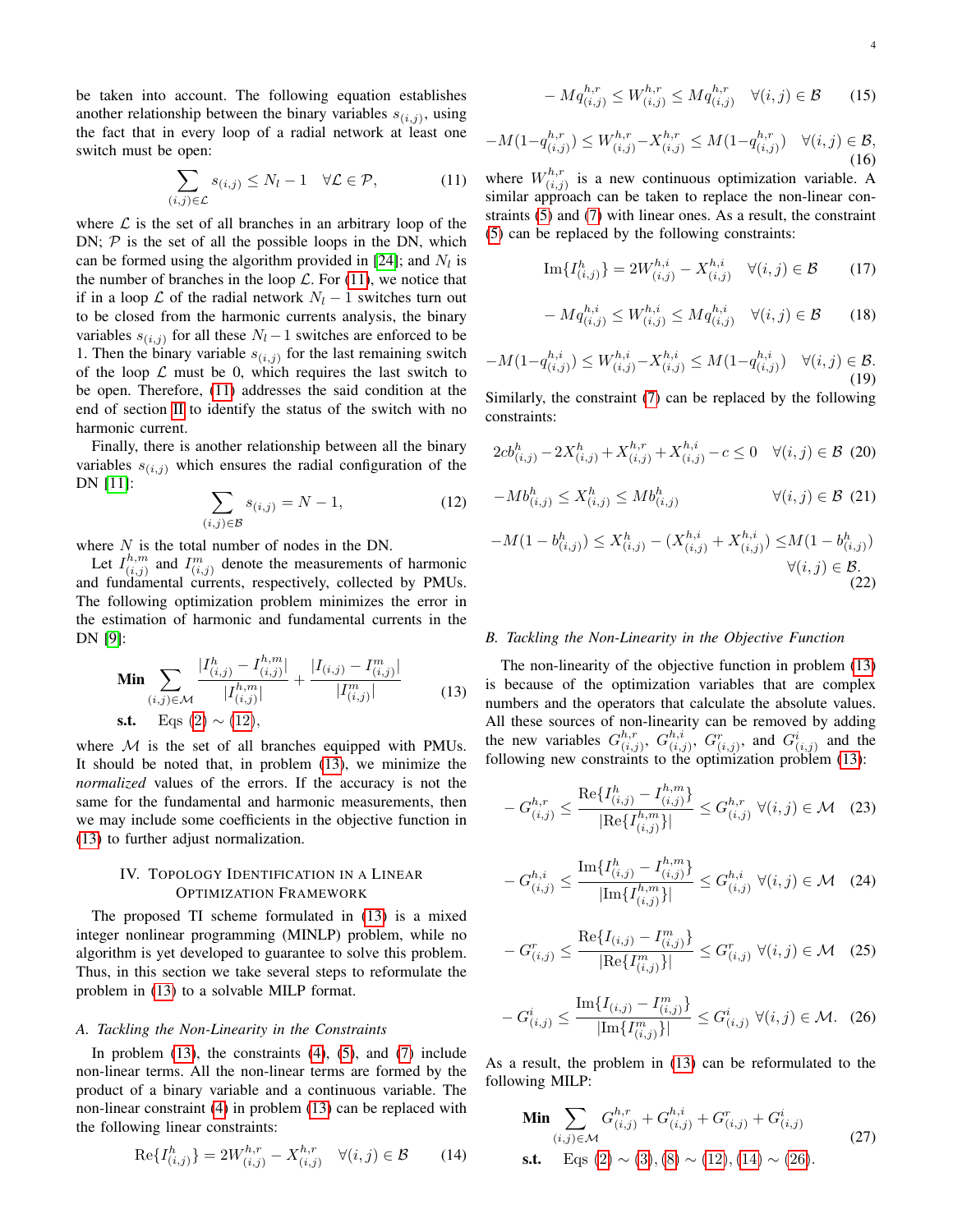#### V. OBSERVABILITY ANALYSIS

This section provides an analysis on the number of and location of harmonic sources and PMUs that are needed to ensure full observability of the DN. For simplifying the analysis we consider a TI scheme that utilizes only harmonic current measurements:

<span id="page-4-1"></span>
$$
\begin{aligned}\n\mathbf{Min} \sum_{(i,j)\in\mathcal{M}} G_{(i,j)}^{h,r} + G_{(i,j)}^{h,i} \\
\mathbf{s.t.} \quad \text{Eqs (2)} \sim (3), (10) \sim (12), (14) \sim (26).\n\end{aligned} \tag{28}
$$

We define an *independent* loop as a loop that doesn't include any other loop within. We have the following theorem:

Theorem 1: *Consider a DN in which a PMU is placed in each independent loop. The status of all switches in this DN could be identified using only the harmonic current measurements, if there is a harmonic source at each node of the DN.*

*Proof:*

- Step 1: we show that under the said condition, all harmonic current paths can be detected. For a loop with  $N_l$  nodes, one can formulate  $N_l-1$  independent equations on the currents flowing in the  $N_l-1$  branches of the loop, each equation corresponding to a known harmonic source that is measured at one of the  $N_l$  nodes of the loop; see [\[9\]](#page-7-5) for more details. Another independent equation can be formulated for the measurement performed by the PMU that is placed in the loop. In overall, the  $N_l$  formulated equations will provide a *unique* solution to the currents flowing in  $N_l$  branches of the loop. This solution is then used along with [\(7\)](#page-2-0) to calculate numerical values of the binary variables  $b_{(i,j)}^h$ . Consequently, all harmonic current paths in the DN can be detected.
- Step 2: A branch that falls on a harmonic current path can be identified as closed. To complete the proof of the theorem, we only need to show that a branch must be open if it doesn't fall on any harmonic current path. To this end, let  $(n, n + 1)$  denote a branch carrying no harmonic current. There must be two different harmonic current paths from node  $n$  to the substation and from node  $n + 1$  to the substation, to carry the harmonic currents generated by the harmonic sources at nodes n and  $n+1$ . The two harmonic current paths don't include the branch  $(n, n + 1)$  since it is assumed that no harmonic current flows through it. The branches on the said two harmonic currents paths together with the branch  $(n, n + 1)$  make a loop, in which the branch  $(n, n + 1)$  is the only one with no harmonic current. Therefore, from Section [II](#page-1-3) the branch  $(n, n + 1)$  must be open to preserve the radial topology of the DN.

#### VI. PERFORMANCE EVALUATION

In this section, IEEE 33-Bus power system [\[25\]](#page-7-19) is used for assessing the performance of the proposed TI scheme. Unless stated otherwise, the magnitude and the location of harmonic source currents are as described in [\[19\]](#page-7-13), where there is data particularly on the  $3<sup>rd</sup>$  harmonic current of phase A. This choice of data is following the fact that, the  $3<sup>rd</sup>$  harmonic



<span id="page-4-0"></span>Fig. 3. The IEEE 33-Bus power system includes five independent loops, where in each independent loop a PMU is placed. The dotted and dashed lines are normally open and closed lines, respectively.

currents normally come with the largest magnitudes. There are 5 independent loops in the feeder under study as shown in Fig. [3.](#page-4-0) From [\[9\]](#page-7-5), unique harmonic and fundamental branch current estimates can be obtained for the DN in Fig. [3,](#page-4-0) which renders the problem [\(27\)](#page-3-5) solvable. Synthesized measurements of branch harmonic currents and harmonic sources are obtained from PSCAD, where the load is modeled based on the Model A given in [\[26\]](#page-7-20). The measurements are contaminated according to the Gaussian distribution [\[27\]](#page-7-21). Unless stated otherwise, the threshold parameter  $c$  is set to 25% of the parameter z. The results are obtained based on Monte Carlo simulation with 100 iterations for each test case. The accuracy of the TI schemes can be obtained according to the following formula:

$$
Accuracy = \frac{N_{\text{correct}}}{N_{\text{total}}} \times 100\%,\tag{29}
$$

where  $N_{\text{total}}$  is the total number of tests and  $N_{\text{correct}}$  is the number of the tests with a correct output being produced. For a TI scheme that utilizes only the measurements of harmonic currents, i.e., the problem [\(28\)](#page-4-1), the correct output refers to the correct identification of harmonic current paths. For the proposed scheme in [\(27\)](#page-3-5) and the traditional TI scheme, the correct output refers to the correct topology of the DN. The topology of the DN resulted from the traditional TI scheme is obtained by solving the following optimization problem:

$$
\begin{aligned} \n\text{Min} \sum_{(i,j)\in \mathcal{M}} G^r_{(i,j)} + G^i_{(i,j)}\\ \n\text{s.t.} \quad \text{Eqs (8)} &\sim (9), (12). \n\end{aligned} \tag{30}
$$

#### *A. The Overall Performances of the Proposed Scheme*

As discussed in section [I,](#page-0-0) the main source of error in the traditional TI scheme is the errors in pseudo-measurements. The pseudo-measurements of fundamental current injections are estimated using the seasonal load curves and the nodal voltages [\[12\]](#page-7-7). Compared to the pseudo-measurements of the loads, larger amounts of error could be carried by the pseudo current injections. When using only harmonic current measurements, the switches on the harmonic current paths are always identified correctly, which can be seen from the simulation results in Fig. [4.](#page-5-0) Fig. [5](#page-5-1) shows the accuracy of the proposed and the traditional TI schemes for a various percentage of errors in the pseudo-measurements. From Fig. [5,](#page-5-1) the accuracy of the proposed scheme is always higher than that of the traditional scheme. As the percentage of error in pseudo-measurement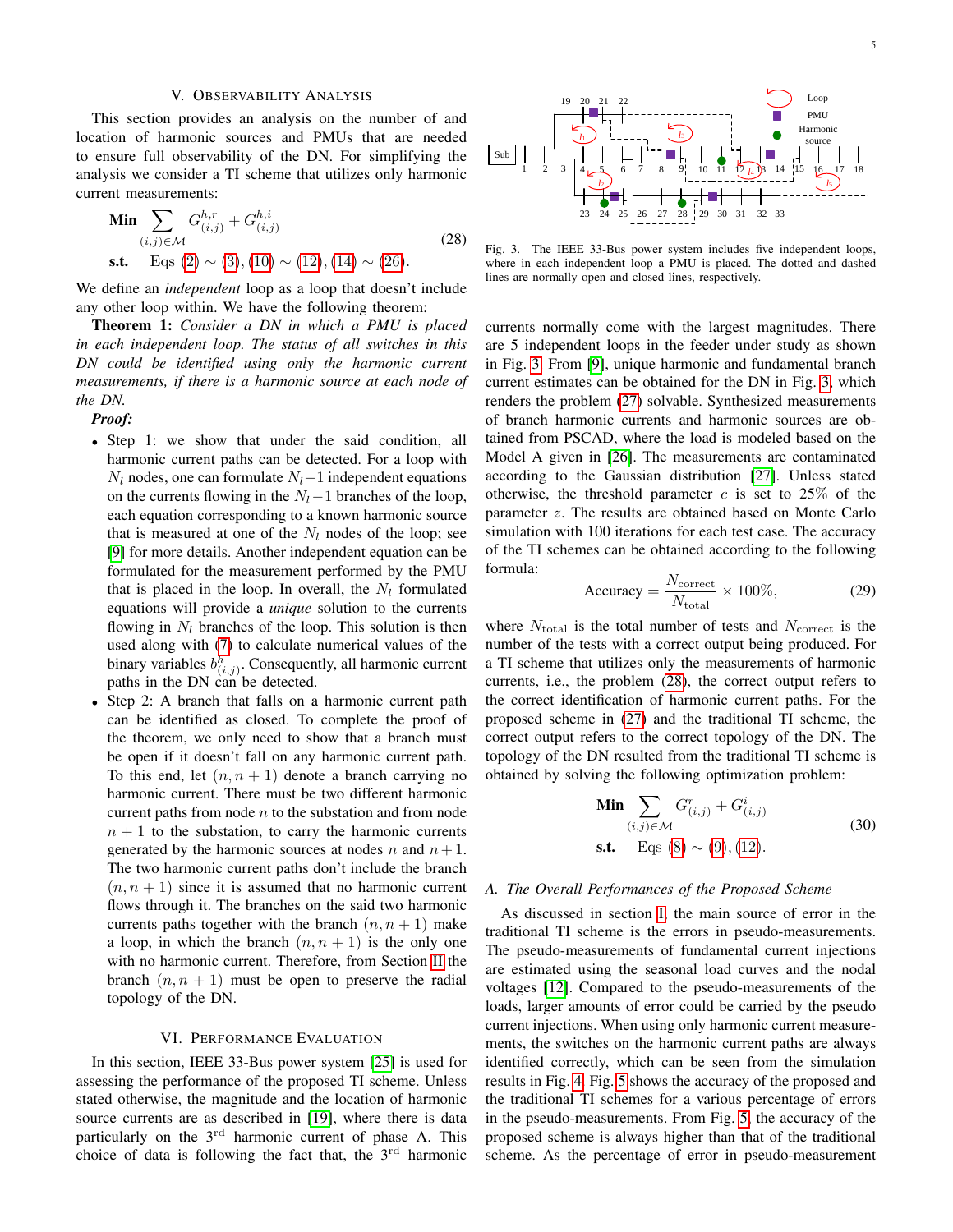

<span id="page-5-0"></span>Fig. 4. The harmonic current paths detected by the TI scheme in [\(28\)](#page-4-1) are shown in red line.



<span id="page-5-1"></span>Fig. 5. The accuracy of the proposed and the traditional TI schemes against errors in pseudo-measurements.

increases, the accuracy of both schemes decreases. When the percentage of error in pseudo-measurement becomes 90%, the proposed scheme outperforms the traditional scheme by a 13% improvement in accuracy.

Fig. 6 also shows that, for 40% or less percentage of error in pseudo-measurements, the accuracy of the proposed and the traditional TI schemes are almost the same. This result is justifiable by the fact that, the incorrect estimated status in the traditional TI scheme correspond to switches that are not on any harmonic current path and consequently cannot be corrected by the proposed TI scheme. The better performance of the proposed TI scheme compared to the traditional scheme is seen especially when the percentage of error in pseudomeasurements becomes more than 40%.

# *B. The Impact of Erroneous Fundamental Current Measurements*

We repeat the same numerical case study discussed in Section VI-A with a minor change in the simulation setup, by considering erroneous PMUs measurements. The range of total vector error (TVE) in the PMUs data is set to  $1\%$ to 3%, following the IEEE Std. C37.118.1-2011 [\[28\]](#page-7-22). For various percentage of pseudo-measurements, the accuracy of the proposed and the traditional TI schemes are almost identical to the case with errorless PMUs data. This again shows the outperformance of the proposed TI scheme compared to the traditional TI scheme for the case of erroneous PMU measurements.



Fig. 6. The accuracy of the proposed and the traditional TI schemes with joint fundamental measurement errors.



<span id="page-5-2"></span>Fig. 7. The accuracy of the TI schemes under (a) erroneous harmonic current measurements and (b) erroneous harmonic source measurements.

#### <span id="page-5-3"></span>*C. The Impact of Erroneous Harmonic Current Measurements*

This section assesses the impact of erroneous harmonic current measurements on the accuracy of the TI schemes. We consider a scenario where there are 5% TVE in the PMUs data, 90% error in the pseudo-measurements, and 3% error in the measurements of fundamental currents flowing through the branches. From Fig. [7\(](#page-5-2)a), for the case of erroneous harmonic current measurements all the branches on harmonic current paths can still be detected correctly. Also, the proposed TI scheme still comes with 13% advantage in accuracy over the traditional TI scheme. Therefore, it can be observed that the proposed TI scheme is robust to the errors in harmonic currents measurements.

To justify this observation, first, we notice that the value of the threshold is less than the value of the contaminated harmonic current measurement. As a result, the harmonic current paths can be identified correctly. Second, the problem [\(27\)](#page-3-5) minimizes the total error in the estimation of harmonic and fundamental currents. Since the harmonic currents are scattered all around the power system, incorrect identification of a harmonic current path is much more impactful on the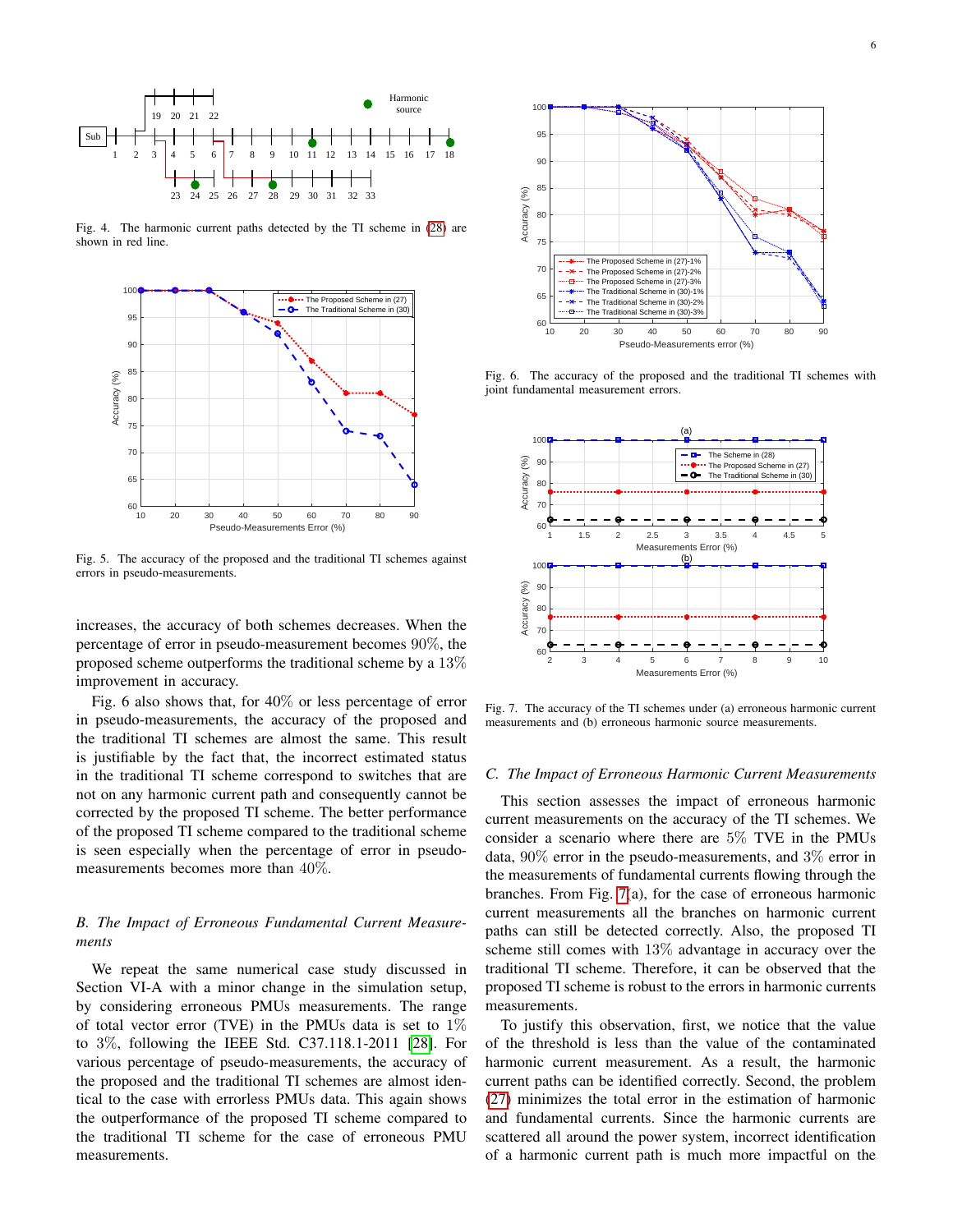

<span id="page-6-0"></span>Fig. 8. The impact of threshold parameter on TI accuracy  $(\%)$ .

objective function of problem [\(27\)](#page-3-5), compared to incorrect identification of a switch status in the traditional TI scheme that uses fundamental current measurements. For instance, the incorrect identification of the harmonic current path generated by the current source at node 18 may increase the objective function of problem [\(27\)](#page-3-5) by more than 1. In contrast, incorrect identification of a switch status may increase the same objective function by only a few hundredth of 1. In conclusion, the optimization problem [\(27\)](#page-3-5) tends to be robust to the errors in harmonic current measurements.

#### *D. The Impact of Erroneous Harmonic Source Measurements*

The measurements of harmonic sources are performed by the monitoring sensors that are located at the loads. These sensors may produce a level of error larger than the error being produced by PMUs. Accordingly, in this section, we consider harmonic source measurements with up to 10% error. The values of errors set in pseudo-measurements and fundamental current measurements are 90% and 3%, respectively. Fig. [7\(](#page-5-2)b) shows the accuracy of the TI schemes for a various percentage of harmonic source TVE. From Fig. [7\(](#page-5-2)b), the proposed TI scheme is robust to the errors in harmonic source measurements. This observation is justifiable by a reasoning similar to the one provided in Section [VI-C.](#page-5-3)

#### *E. The Impact of the Threshold Parameter*

The threshold parameter  $c$  should be set in a way that, in the proposed TI scheme the impact of errors in harmonic sources and harmonic currents are lowered. In this section, the threshold parameter is set to various levels from 5 to 25 percent of the parameter z defined in section [III-A.](#page-1-5) The errors in harmonic currents, harmonic sources, pseudo-measurements, and fundamental currents are 5%, 10%, 90% and 3%, respectively.

Fig. [8](#page-6-0) and Fig. [9](#page-6-1) show the accuracy of the TI schemes for various values of the threshold parameter c. A low value for the threshold parameter, e.g.  $c = 5\%z$  may lead to incorrect detection of some harmonic current paths. For the TI scheme that uses only harmonic current measurements, this can result in incorrect identification of some branch status, e.g. the status



<span id="page-6-1"></span>Fig. 9. Accuracy of the TI scheme in [\(28\)](#page-4-1) for various values of the threshold parameter. The results are shown only for switches with incorrect identified status.



<span id="page-6-2"></span>Fig. 10. The impact of the number of harmonic source on TI accuracy  $(\%)$ .

of branches (8,21) and (9,15), as it can be seen from Fig. [9.](#page-6-1) In contrast, Fig. [8](#page-6-0) shows that the accuracy of the proposed TI scheme is the same for various values of the threshold parameter  $c$ . This is due to the fact that, the proposed TI scheme in [\(28\)](#page-4-1) utilizes the fundamental current measurements to identify the switch status correctly, even if the harmonic current paths are identified incorrectly. Consequently, we can observe that the proposed TI scheme is robust to the choice of the threshold parameter  $c$  because of using both the harmonic and fundamental measurements together.

#### *F. The Impact of the Number of Harmonic Sources*

In this section, we study the impacts of the number of harmonic sources on TI accuracy. Here, we still assume that five PMUs are installed in our test system as shown in Fig. [3.](#page-4-0) It is assumed that when there are  $n$  harmonic sources in the test network, then these harmonic sources are located at node 1 to node n. The harmonic source current at each node is the same as the harmonic source current at node 11 which is shown in Fig. [3.](#page-4-0) It is assumed that there are no harmonic